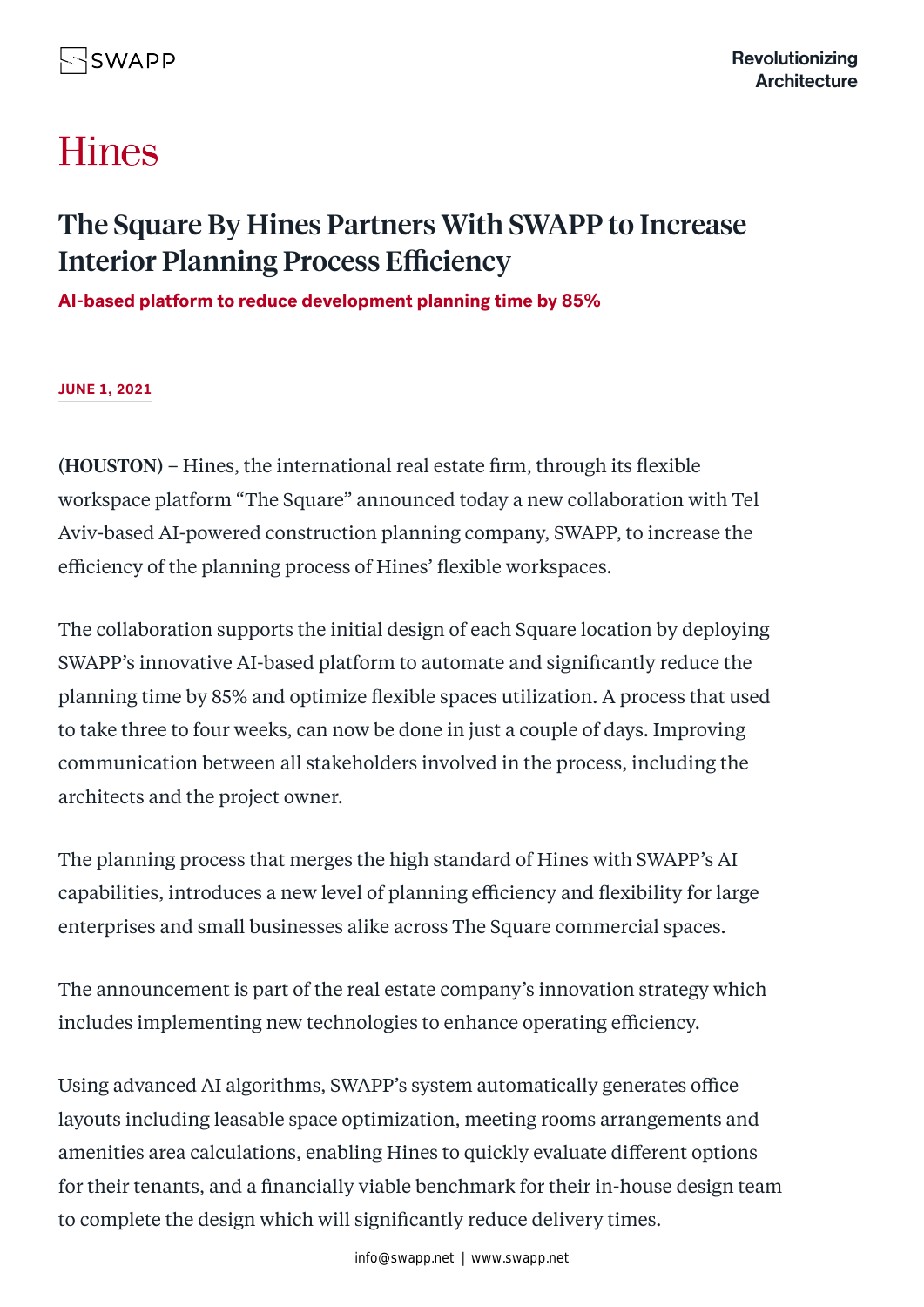The partnership is set to improve the way commercial space planning is performed. Hines is one of the largest privately held real estate investors, managers and developers in the world, with a global team of  $4,787$  employees and \$160.9 billion<sup>1</sup> of assets under management across 27 countries. Through this partnership, Hines will use SWAPP's AI-based platform to create efficient planning processes for their commercial buildings.

Hines Director Annie Rinker notes: "In the wake of the pandemic, occupiers are considering numerous return-to-workplace strategies including how to redesign their spaces. SWAPP's platform has been an invaluable tool for Hines as we continue to optimize flexible space design for future Square locations and prepare for substantial growth of The Square portfolio."

SWAPP Co-Founder and CEO Eitan Tsarfati said: "We welcome Hines' commitment to use the latest AI technology in the field to create an efficient and cost-effective planning process, one which takes couple of days instead of long weeks and even months. By automating this long and tedious planning process, we are enabling property and asset owners to optimize their assets both by cutting costs and increasing the potential ROI."

### About Hines

Hines is a privately owned global real estate investment firm founded in 1957 with a presence in 240 cities in 27 countries. Hines oversees a portfolio of assets under management valued at approximately \$160.9 billion<sup>1</sup>, including \$81.7 billion in assets under management for which Hines serves as investment manager, and \$79.2 billion representing more than 172.9 million square feet of assets for which Hines provides third-party property-level services. Historically, Hines has developed, redeveloped or acquired approximately 1,450 properties, totaling over 485 million square feet. The firm has more than 180 developments currently underway around the world. With extensive experience in investments across the risk spectrum and all property types, and a pioneering commitment to ESG, Hines is one of the largest and most-respected real estate organizations in the world. Visit [www.hines.com](https://www.hines.com/) for more information. <sup>1</sup>Includes both the global Hines organization as well as RIA AUM as of December 31, 2020.